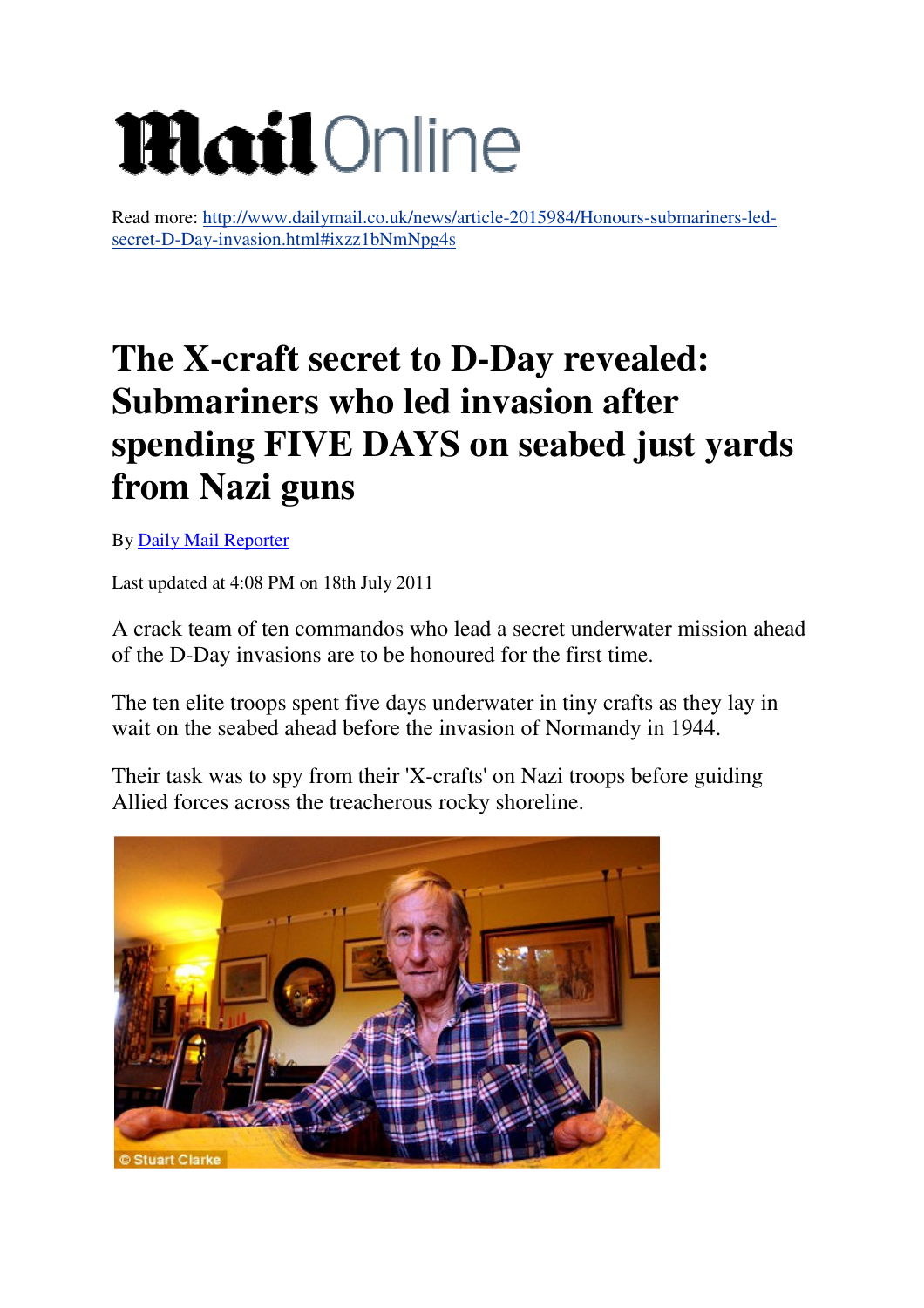Underwater endurance: Former commando Jim Booth, 90, holds a map showing how he spearheaded Normandy landings



Navy Lieutenant: Mr Booth when he first joined the forces

Despite cramped conditions and a lack of oxygen, the ten commandos shone beacons across the sea to complete one of the most pivotal invasions of the Second World War.

The troops from the Combined Operations Pilotage and Reconnaissance Parties will now be honoured with a granite memorial donated by Prince Charles on Hayling Island, Hampshire, where they were based.

One of the last surviving troops, Jim Booth, 90, helped to guide Allied landing crafts to Sword beach instead of drifting onto jagged rocks.

'When we were under way beneath the water, I was either on the steering wheel or the periscope,' Jim, from Taunton, Somerset, told the Daily Mirror.

'In those days there was no satnav and we had to do navigation the oldfashioned way to find our destination. We took charts, pictures, anything we could lay our hands on. When we arrived we went up the beach a couple of times to take bearings.'

The Normandy Landings on June 6 1944, also known as D-Day, saw 24,000 British, American, Canadian and Free French troops begin an airborne assault shortly after midnight.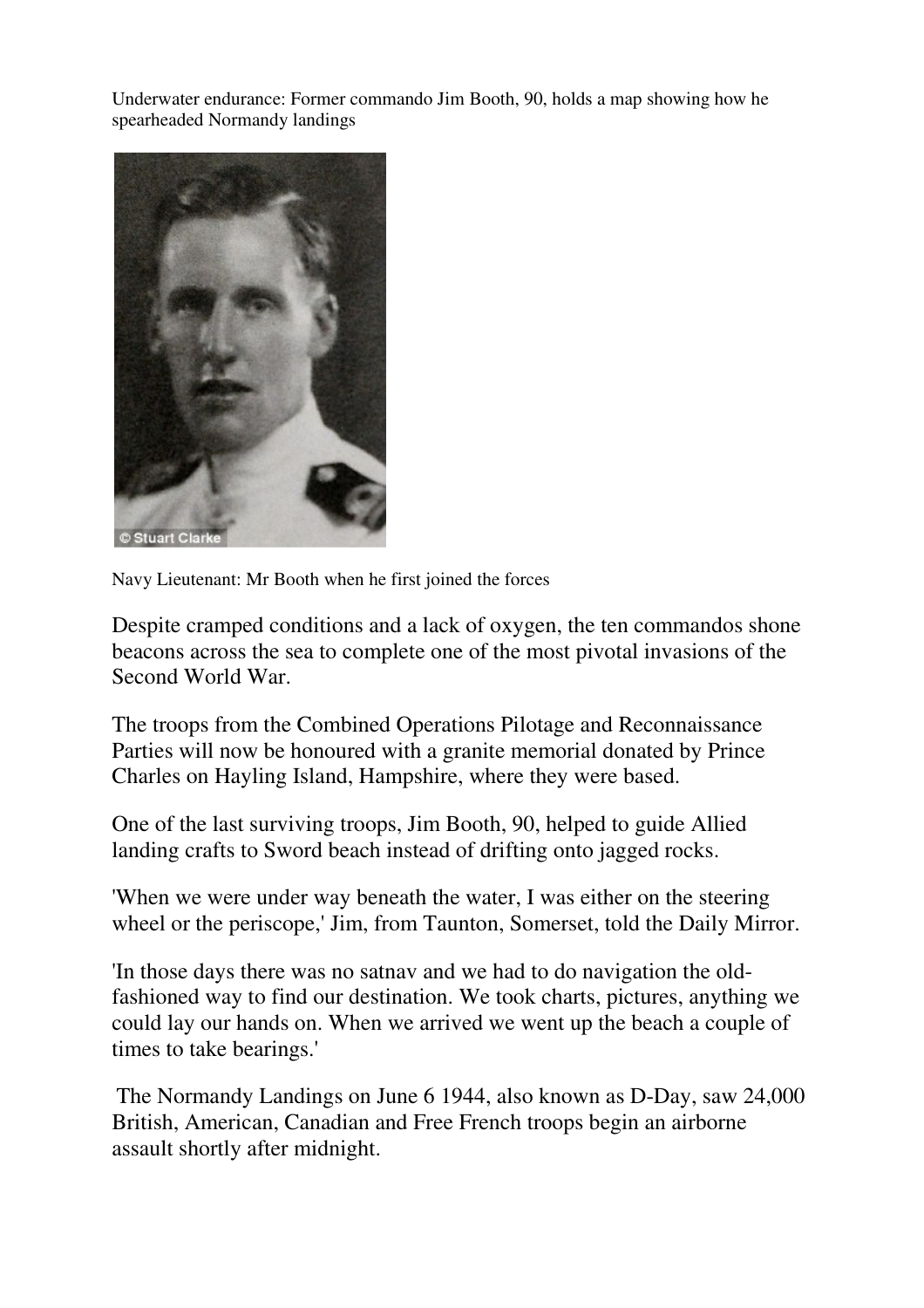This was followed by the war's biggest ever amphibious landing of Allied infantry and armoured divisions at 6:30 AM with 160,000 troops.

The secret mission of the two five-man crews submerged in their tiny crafts had remained virtually unknown until now.

The men could not stand in the tiny submarines, which relied on batterypower when under the water.



Brave: A commando from the x-craft stands up to survey the shore as it surfaces to lead Allied troops in the D-Day invasion



Top secret: The Combined Operations Pilotage Parties base at Hayling Island, Hampshire from which the mission was planned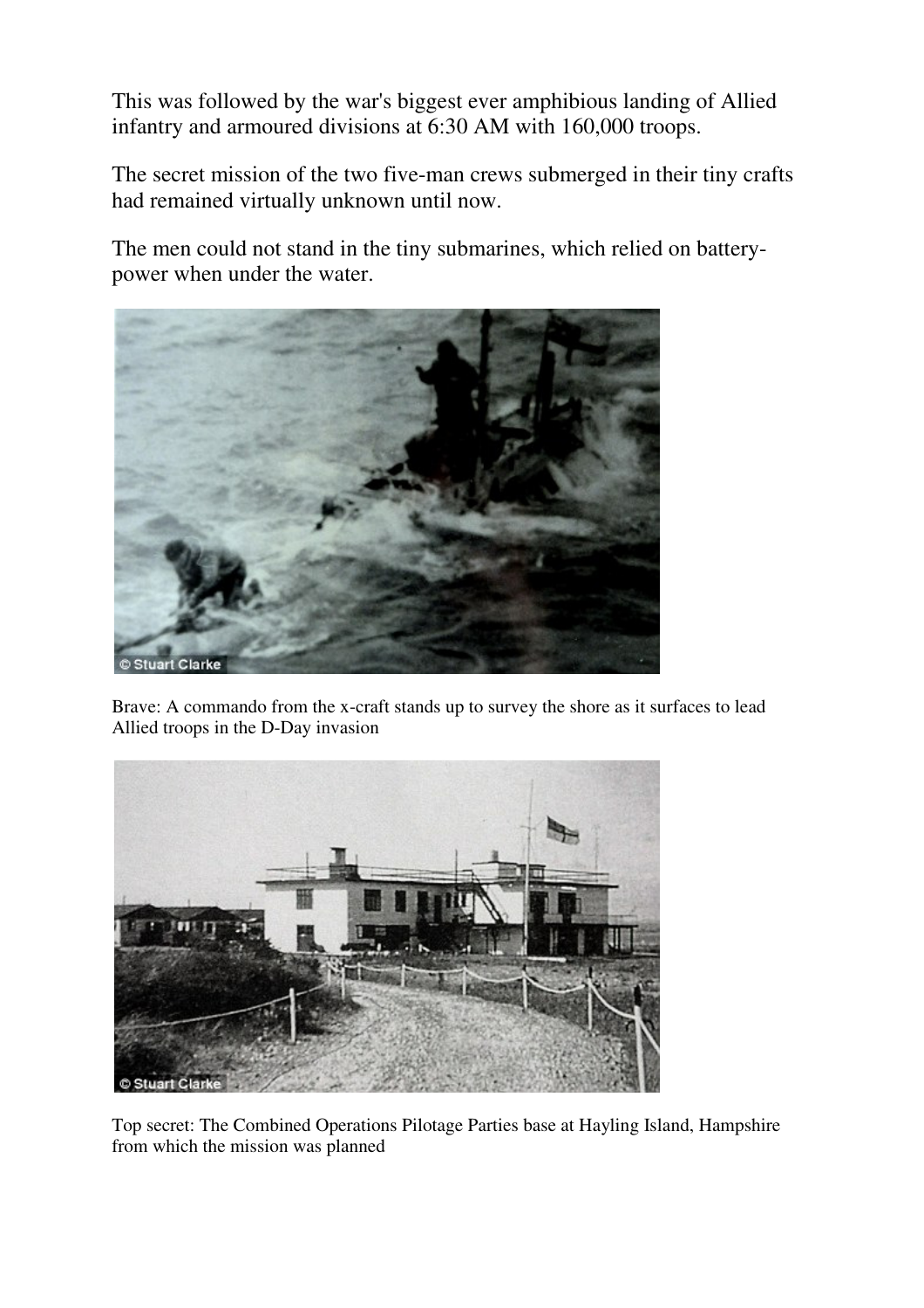It was even feared that oxygen was running out inside the submarines, which measured just 51ft long and 6ft wide.

They turned off their radars to avoid detection by the Germans and dropped to the seabed around 30ft below the surface.

The men survived on rations of tea and baked beans or soup as they waited. They slept one at a time in four-hour rotations in the battery compartment with the bed 'still warm' from the person before them.

Jim said they talked about 'beer and women' and that they were a close team that knew each other well.

Incredibly, the crafts would surface each evening to listen in to the BBC 10 o'clock news for a secret codeword contained in the broadcasts that signalled the invasion was to begin.

One secret message came through to let the men know that the mission had been delayed for 24 hours - raising fears that the men would run out of air.



Attack: Troops look out from the deck of HMS Warapite during the Normandy Landings in 1944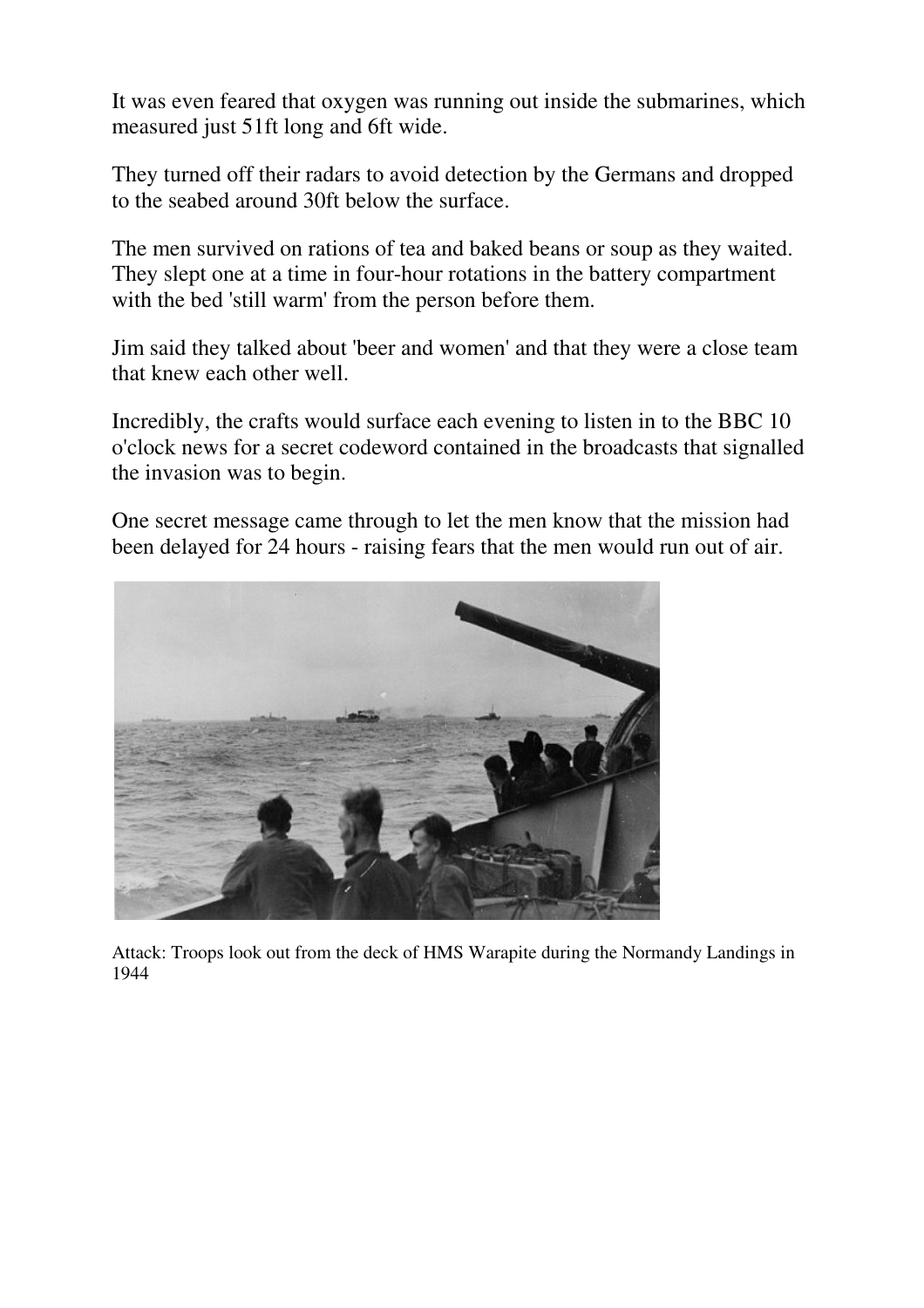

Invasion: Allied forces scramble across the shore at Sword Beach after the Nazis were battered with an aerial attack

'At times like this we were expected to take a nap to use less oxygen. At night when the boat surfaced we could walk about on deck a bit to get some fresh air,' added.

Jim said that the day before the invasions they used a periscope to see the Germans playing football on the shores. They had a message to prepare for the invasion and rose to the surface at 4am.

'Then we had this spectacular experience as this incredible mass of planes arrived which bombed the beach in advance. After the beach was pulverised, the planes suddenly stopped coming. Along came the first wave of landing craft. It was dawn by then. They passed us, knowing they were going to hit the right beach, at the right depth.'

Jim climbed into a fold-away canoe and shined a beacon out to sea which allowed the flotilla of Allied landing craft to reach the shore and make the mission a success.